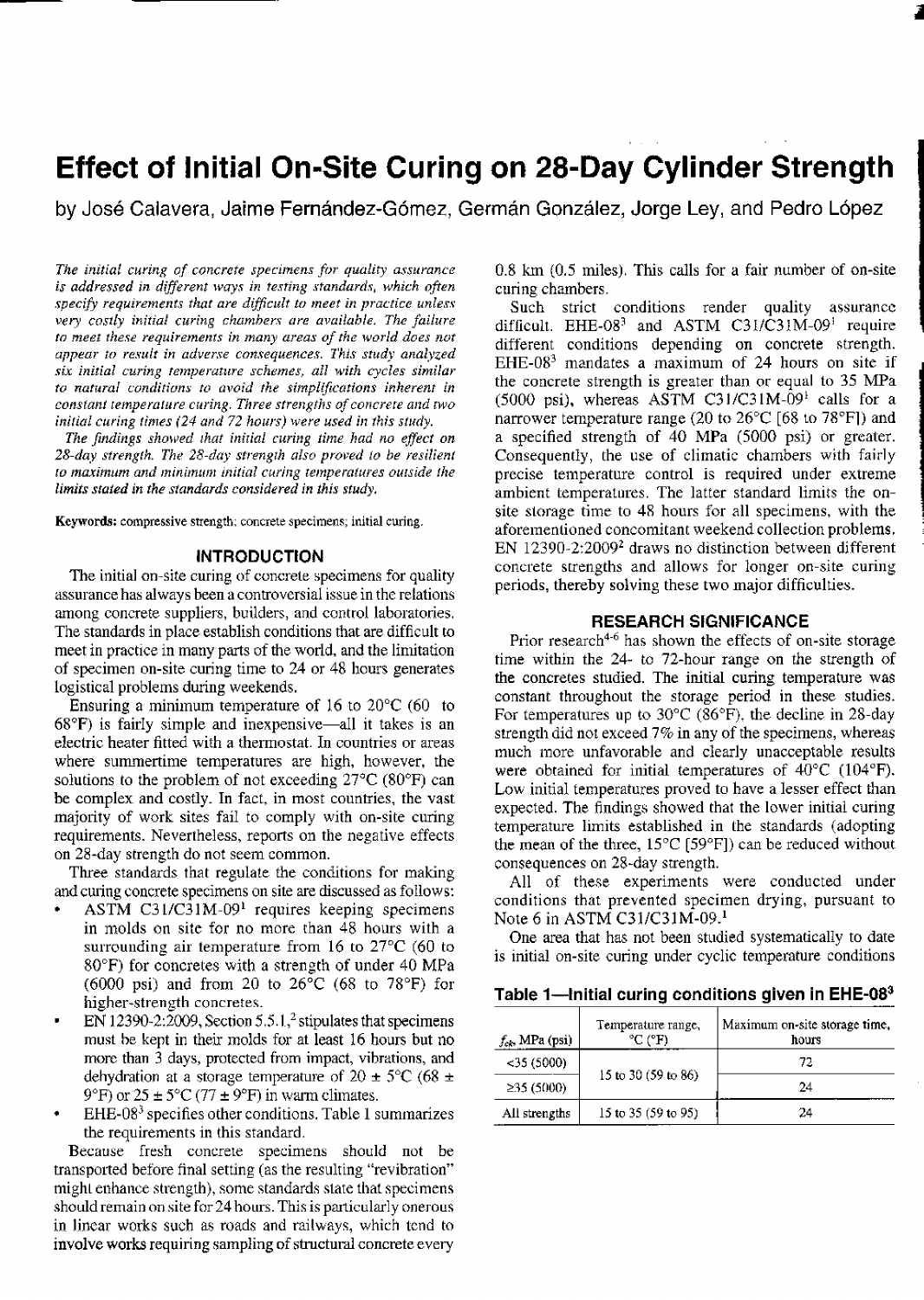**José Calavera,** *FACÍ, is Professor Emeritus in the Faculty of Civil Engineering at the Polytechnic University of Madrid. Madrid, Spain, and Honorary President of the Instituto Técnico de Materiales y Construcciones {INTEMAC).* 

*ACI member* **Jaime Fernández-Gómez** *is a Full Professor in the Building and Precasting Department in the Faculty of Civil Engineering at the Polytechnic University of Madrid and Head of the INTEMAC Laboratory.* 

Germán González *is Head of the Materials Testing Department at the INTEMAC Laboratory. His research interests include concrete properties.* 

**Jorge Ley** *is an Associate Professor in the Building and Precasting Department in*  the Faculty of Civil Engineering at the Polytechnic University of Madrid and Head of the Structural Testing Department at the INTEMAC Laboratory. His research interests *include bridge rehabilitation and strengthening.* 

**Pedro Lopez** *is Head of the Material Chemical Analysis Department at the INTEMAC*  Laboratory. His research interests include the properties of cement and other *cementitious materials.* 

representative of the real conditions prevailing in a given climate. The tendency has been to use the maximum daily temperature as the constant curing temperature in research, studying summer conditions and analogously studying the minimum daily temperature for researching winter conditions. This appears to be overly conservative.

This study analyzed the effect of the two aforementioned factors, which impose restrictive quality assurance requirements—on-site storage time and decline in

| Table 2—Concrete mixture proportions for this study |  |
|-----------------------------------------------------|--|
|-----------------------------------------------------|--|

strength—using real thermal cycles representative of a continental climate. The research conducted is described in the following,

# TEST VARIABLES

## Concrete strength

The three specified concrete strengths used were 25, 50, and 80 MPa (3600, 7200, and 11,600 psi). The constituents and mixture proportions are given in Table 2.

The concretes were prepared at INTEMAC's Central Laboratory in Madrid, Spain, in accordance with the applicable requirements given in ASTM CI92/ C192M-07.<sup>7</sup>

## Initial curing conditions

Immediately after the concretes were prepared (as described in the following), the molded specimens were covered with moist burlap and placed in sealed plastic bags (an extension of the procedure developed and normally implemented at INTEMAC). They were then placed in the laboratory's climatic chamber, which was programmed to provide the conditions set out in the test, namely temperatures ranging from  $-5$  to  $40^{\circ}$ C (23 to  $104^{\circ}$ F) and a maximum deviation of  $\pm 0.5^{\circ}$ C ( $\pm 1^{\circ}$ F). The moisture retention procedure and climatic chamber are shown in Fig. 1 to 3.

|                                     | Quantity, kg/m <sup>3</sup> |                   |                     |  |  |
|-------------------------------------|-----------------------------|-------------------|---------------------|--|--|
| Constituent material                | 25 MPa (3600 psi)           | 50 MPa (7200 psi) | 80 MPa (11,600 psi) |  |  |
| Siliceous gravel 4/16               | 1023                        | 981               | 1045                |  |  |
| River sand 0/4                      | 934                         | 895               | 800                 |  |  |
| CEM II/A-M $42.5R$                  | 270                         | 360               |                     |  |  |
| <b>CEM I 52.5 R</b>                 | -                           |                   | 400                 |  |  |
| Water                               | 160                         | 152               | 139                 |  |  |
| Multi-purpose admixture             | 2.2                         | 2.8               | 3.71                |  |  |
| High-range water-reducing admixture | _                           | 2.80              | 8.35                |  |  |
| Silica fume                         |                             |                   | 32                  |  |  |

Note:  $1 \text{ kg/m}^3 = 1.686 \text{ lb/yd}^3$ .



*Fig. 1*—*Protecting specimens against moisture loss by applying moist burlap.* 



*Fig. 2*—*Protecting specimens against moisture loss by use of sealed bags.*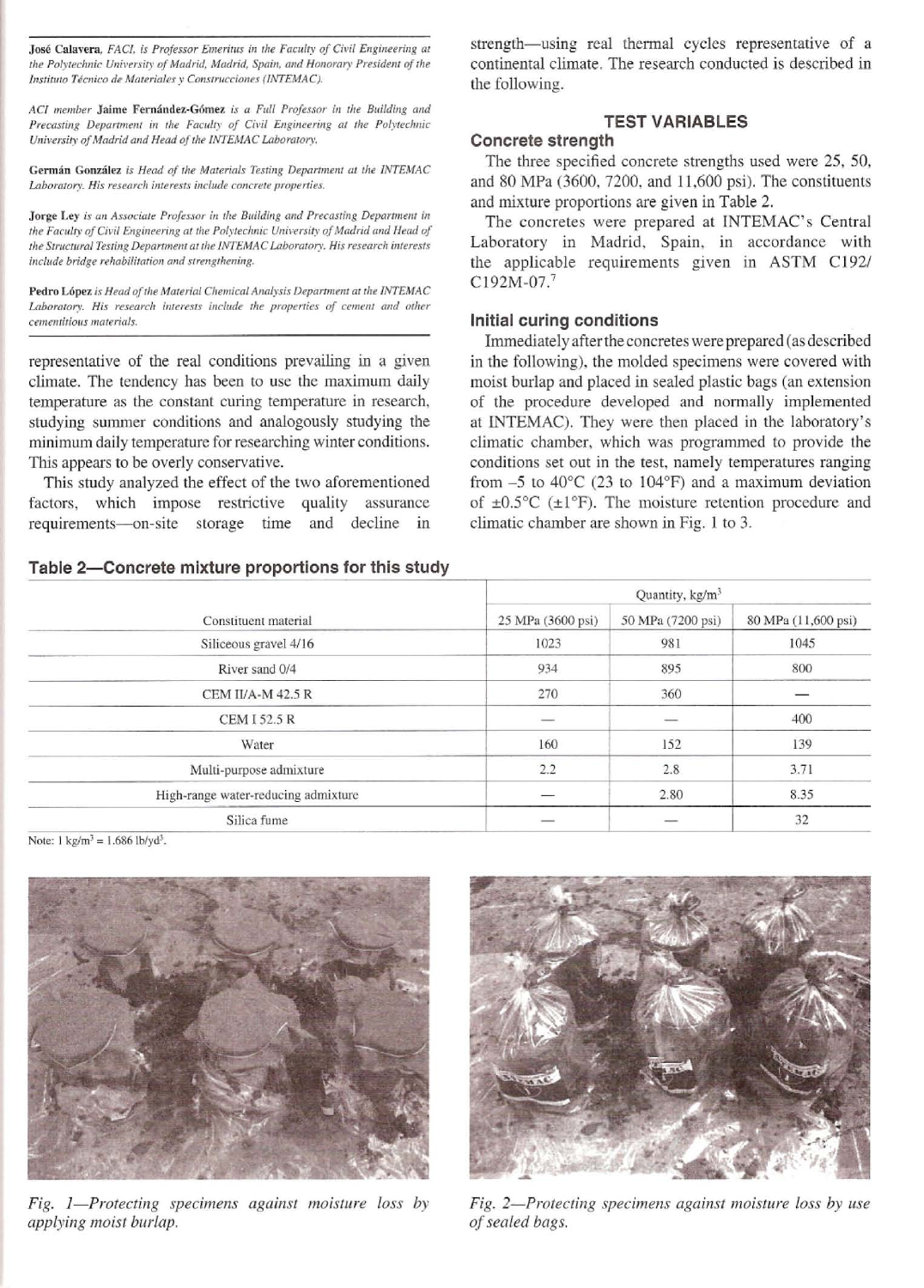#### Storage in climatic chamber

Storage times of 24 and 72 hours were used, which correspond to the maximum times specified in EHE-08<sup>3</sup> (refer to Table 1). These are also the overall upper and lower limits for on-site curing given in the standards discussed herein.

## Initial thermal curing cycles

In most experimental work conducted on this subject, the curing temperature is kept constant throughout the initial curing period. This does not represent the conditions to



*Fig, 3*—*Climatic chamber used.* 



Cycle 3: 15 °C to 30 °C (59 °F to 86 °F)



Cycle 5: 0 to  $10^{\circ}$ C (32 °F to 50 °F)



Fig. 4—*Thermal cycles applied during 24-hour initial curing.* 

which specimens are actually exposed during initial on-site curing, in which the daily thermal cycle varies considerably. Therefore, laboratory curing at a constant mean temperature may not provide realistic results.

Consequently, one control and five experimental thermal cycles were used for initial curing, with daily temperatures ranging between the values shown in the following:

- Cycle 1: 22 to  $40^{\circ}$ C (72 to  $104^{\circ}$ F) (extreme);
- Cycle 2: 18 to 35°C (64 to 95°F);
- Cycle 3: 15 to  $30^{\circ}$ C (59 to  $86^{\circ}$ F) (control);
- Cycle 4: 9 to  $20^{\circ}$ C (48 to  $68^{\circ}$ F);
- Cycle 5: 0 to  $10^{\circ}$ C (32 to 50 $^{\circ}$ F); and
- Cycle 6:  $-5$  to  $3^{\circ}$ C (23 to  $37^{\circ}$ F) (extreme).

These values were deduced from a 20-year statistical study of extreme dry bulb temperatures in Madrid, Spain. Assembled by the Asociación Técnica Española en Climatización y Refrigeración (ATECYR) (the Spanish technical association for HVAC),<sup>8</sup> the database gives the 20-year mean high and low temperatures and standard deviations for each 3-hour interval throughout the year.

Cycles 1 and 6 constitute the 10% quantile for the two warmest and coldest months, respectively. Cycles 2, 5, and 4 represent the mean likely values in the warmest, coldest, and most temperate months, respectively. Finally, the temperature range defined in Cycle 3—that is, 15 to 30°C (59 to 86°F) (the limits set out in EN 12390-2:2009<sup>2</sup> )—was used as a reference condition. The six 24-hour cycles are represented in Fig. 4.

Madrid has a continental climate with cold (although not extremely cold) winters, hot summers, and low relative humidity.



Cycle 4: 9 °C to 20 °C (48 °F to 68 °F)



Cycle 6:  $-5$  °C to 3 °C (23 °F to 37 °F)



Cycle 1: 22 °C to 40 °C (72 °F to 104 °F)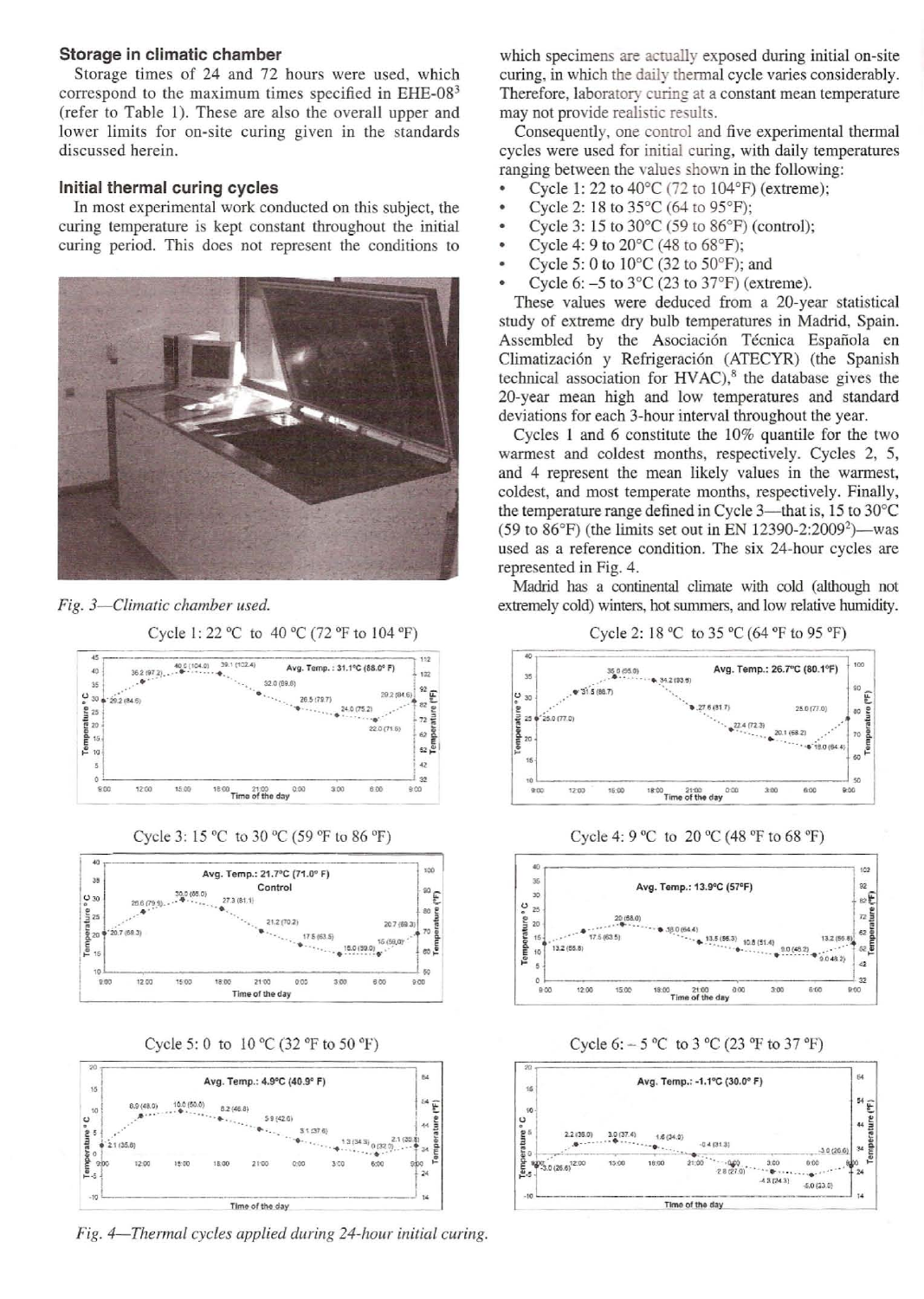|                                              |               |                                                           | Strength for standard curing, MPa |      | Strength with initial curing, MPa |      |      |          | Effect of initial curing |                               |  |
|----------------------------------------------|---------------|-----------------------------------------------------------|-----------------------------------|------|-----------------------------------|------|------|----------|--------------------------|-------------------------------|--|
| Concrete                                     | Thermal cycle |                                                           | $f_m$                             |      |                                   | fи   |      | $f_{72}$ |                          | $f_2$ 4 $f_m$<br>$f_{72}/f_m$ |  |
| 25 MPa<br>$(3600 \text{ psi})$<br>$^{\circ}$ |               | 40 to 22°C                                                | 29.4                              | 29.4 | 26.0                              |      | 25.4 |          | 0.87                     | 0.87                          |  |
|                                              | $\mathbf{1}$  | (104 to 72°F)                                             | 29.4                              |      | 25.2                              | 25.6 | 25.5 | 25.5     |                          |                               |  |
|                                              | 2             | 35 to 18°C<br>(95 to 64°F)                                | 27.3                              | 27.1 | 23.9                              | 23.8 | 24.2 | 24.5     | 0.88                     | 0.90 <sub>1</sub>             |  |
|                                              |               |                                                           | 26.9                              |      | 23.8                              |      | 24.8 |          |                          |                               |  |
|                                              | 3             | 30 to 15°C<br>$(86 \text{ to } 59^{\circ}F)$              | 26.5                              | 26.1 | 25.8                              | 25.1 | 24.9 | 24.8     | 0.96                     | 0.95                          |  |
|                                              |               |                                                           | 25.7                              |      | 24.4                              |      | 24.8 |          |                          |                               |  |
|                                              | 4             | 20 to 9°C<br>$(68 \text{ to } 48^{\circ} \text{F})$       | 27.6                              | 27.3 | 28.1                              | 27.3 | 26.7 | 27.7     | 1.00                     | 1.02                          |  |
|                                              |               |                                                           | 27.0                              |      | 26.5                              |      | 28.7 |          |                          |                               |  |
|                                              | 5             | 10 to ±0°C<br>(50 to 32°F)                                | 26.1                              | 25.8 | 23.5                              | 23.8 | 24.1 | 23.0     | 0.92                     | 0.89                          |  |
|                                              |               |                                                           | 25.5                              |      | 24.0                              |      | 22.0 |          |                          |                               |  |
|                                              | 6             | $3$ to $-5$ °C                                            | 27.7                              |      | 18.8                              | 18.4 | 18.3 | 18.4     | 0.65                     | 0.65                          |  |
|                                              |               | $(37 \text{ to } 23^{\circ}F)$                            | 28.8                              | 28.2 | 18.1                              |      | 18.4 |          |                          |                               |  |
| цÚ<br>50 MPa<br>$(7200 \text{ psi})$         |               | 40 to 22°C<br>$(104 \text{ to } 72^{\circ} \text{F})$     | 58.8                              |      | 50.3                              |      | 49.6 |          | 0.85                     | 0.84                          |  |
|                                              | $\mathbf{1}$  |                                                           | 59.1                              | 58.8 | 49.8                              | 50.0 | 49.5 | 49.6     |                          |                               |  |
|                                              |               | 35 to 18°C<br>$(95 \text{ to } 64^{\circ}F)$              | 55.9                              |      | 53.8                              | 53.7 | 51.9 | 52.6     | 0.95                     | 0.93                          |  |
|                                              | 2             |                                                           | 57.1                              | 56.5 | 53.6                              |      | 53.3 |          |                          |                               |  |
|                                              | 3             | 30 to 15°C<br>(86 to 59°F)                                | 52.5                              | 52.8 | 49.7                              | 49.8 | 50.1 | 49.2     | 0.94                     | 0.93                          |  |
|                                              |               |                                                           | 53.2                              |      | 49.9                              |      | 48.2 |          |                          |                               |  |
|                                              | 4             | 20 to 9°C<br>$(68 \text{ to } 48^{\circ} \text{F})$       | 58.4                              | 56.4 | 55.4                              | 55.2 | 55.5 | 56.2     | 0.98                     | 1.00                          |  |
|                                              |               |                                                           | 55.2                              |      | 54.9                              |      | 57.0 |          |                          |                               |  |
|                                              | 5             | 10 to $\pm 0^{\circ}$ C<br>(50 to 32°F)                   | 55.4                              |      | 54.7                              | 54.2 | 53.1 | 53.7     | 0.98                     | 0.98                          |  |
|                                              |               |                                                           | 54.5                              | 55.0 | 53.7                              |      | 54.3 |          |                          |                               |  |
|                                              | 6             | $3$ to $-5$ °C<br>$(37 to 23^{\circ}F)$                   | 54.1                              | 54.8 | 37.2                              | 36.5 | 36.1 | 36.5     | 0.67                     | 0.67                          |  |
|                                              |               |                                                           | 55.5                              |      | 35.8                              |      | 36.9 |          |                          |                               |  |
| 80 MPa<br>$(11,600 \text{ psi})$             | $\mathbf{1}$  | 40 to 22°C<br>$(104 \text{ to } 72^{\circ}F)$             | 89.6                              |      | 79.2                              | 79.3 | 79.8 | 80.1     | 0.88                     | 0.89                          |  |
|                                              |               |                                                           | 89.6                              | 89.6 | 79.4                              |      | 80.4 |          |                          |                               |  |
|                                              | 2             | 35 to 8°C<br>(95 to 64°F)                                 | 85.4                              | 84.9 | 79.1                              | 80.5 | 82.4 | 82.1     | 0.95                     | 0.97                          |  |
|                                              |               |                                                           | 84.4                              |      | 81.9                              |      | 81.8 |          |                          |                               |  |
|                                              | 3             | 30 to 15°C<br>(86 to 59°F)                                | 84.5                              | 84.5 | 87.9                              | 87.6 | 87.8 | 88.2     | 1.04                     | 1.04                          |  |
|                                              |               |                                                           | 84.5                              |      | 87.2                              |      | 88.5 |          |                          |                               |  |
|                                              | 4             | 20 to 9°C<br>(68 to 48°F)                                 | 86.1                              | 86.0 | 87.1                              | 86.5 | 86.7 | 86.4     | 1.01                     | 1.00                          |  |
|                                              |               |                                                           | 86.0                              |      | 85.9                              |      | 86.1 |          |                          |                               |  |
|                                              | 5.            | 10 to $\pm 0^{\circ}$ C<br>$(50 \text{ to } 32^{\circ}F)$ | 88.0                              | 86.8 | 84.9                              | 85.2 | 87.2 | 87.2     | 0.98                     | 1.00                          |  |
|                                              |               |                                                           | 85.5                              |      | 85.4                              |      | 87.3 |          |                          |                               |  |
|                                              | б             | $3$ to $-5^{\circ}$ C<br>(37 to 23°F)                     | 84.6                              |      | 47.5                              | 48.0 | 48.5 |          | 0.57                     | 0.56                          |  |
|                                              |               |                                                           | 83.6                              | 84.1 | 48.6                              |      | 46.2 | 47.4     |                          |                               |  |

## **Table 3—Compressive strength results for different curing conditions**

Note:  $1 \text{ MPa} = 145 \text{ psi}$ .

These are perhaps the harshest conditions to which concrete specimens may be exposed during initial curing.

The specimens stored for 72 hours were exposed to three consecutive cycles, each identical to the 24-hour cycles defined previously.

# **TESTS CONDUCTED**

A  $0.15 \text{ m}^3$  (0.20 yd<sup>3</sup>) batch of concrete was prepared for each test condition using a 0.35  $\text{m}^3$  (0.20 yd<sup>3</sup>) countercurrent, vertical shaft planetary mixer. Six cylindrical specimens measuring  $150 \times 300$  mm (6 x 12 in.) were molded for 28-day compression testing as follows:

Two specimens for initial curing in the climatic

chamber for 24 hours;

- Two specimens for initial curing in the climatic chamber for 72 hours; and
- Two reference specimens for initial curing in a chamber at standard temperature  $(20 \pm 2^{\circ}\text{C } [68 \pm 4^{\circ}\text{F}]).$

The specimens were tested as specified in EN 12390-3: 2009<sup>9</sup> and capped with high-strength sulfur mortar pursuant to ASTM C617-09.<sup>10</sup>

## **EXPERIMENTAL RESULTS**

Table 3 gives the 28-day strength results for the two specimens and the mean value for each curing condition. The effect of initial curing was analyzed by dividing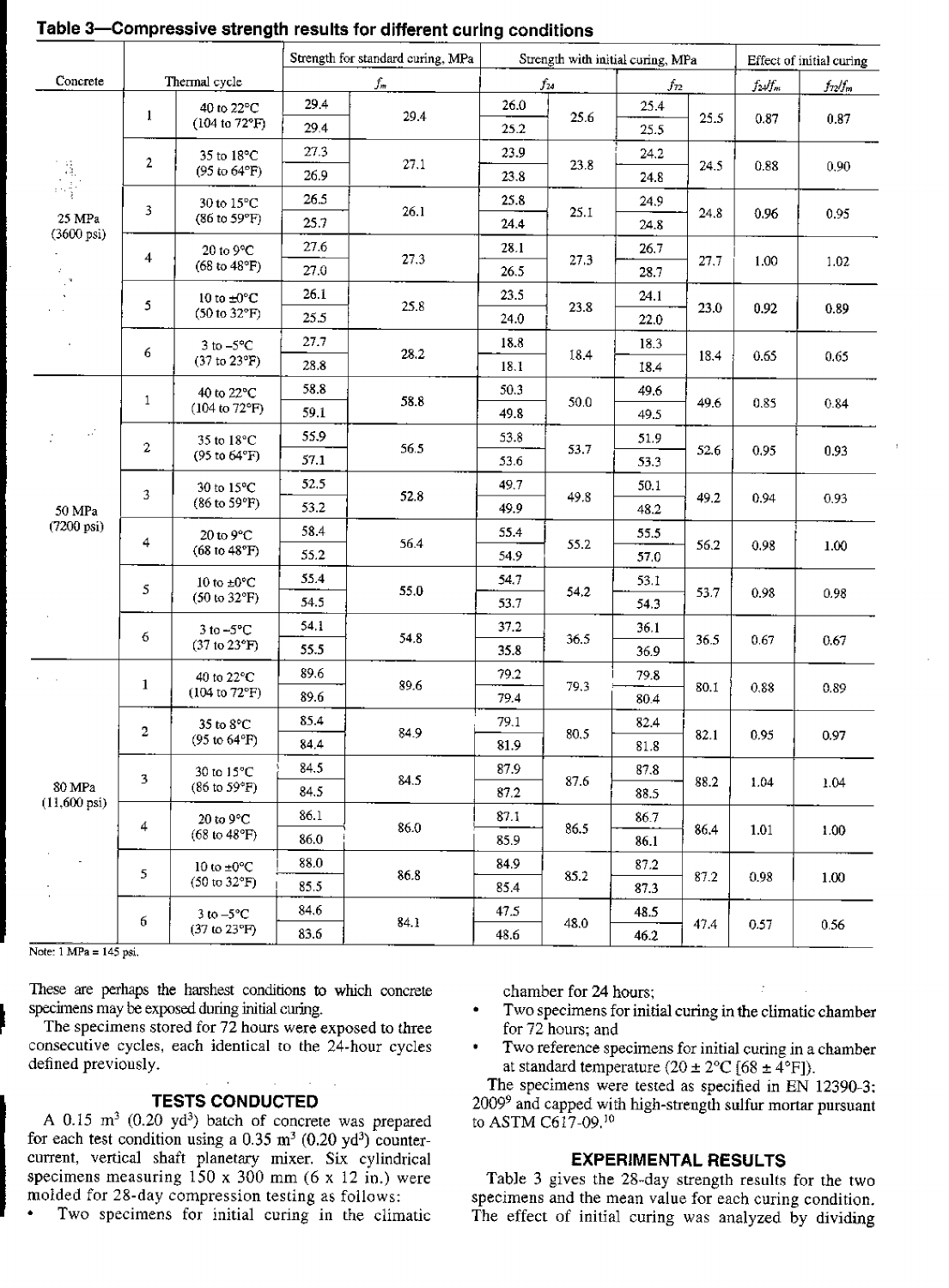



the average strength values for the specimens cured for 24 and 72 hours at the cyclic temperatures by the average strength for the respective specimens cured at the standard temperature.



*Fig. 6—Average 28-day strength relative to standard curing for all concrete combined.* 



*Fig. 7—Correlation between 24- and 72-hour strength ratio for all cycles and types of concrete.* 

The findings for each type of concrete tested are shown as bar graphs in Fig. 5. Figure 6 shows the mean value percentages for all the concretes combined.

No significant difference was observed between the results for the two on-site storage times for initial curing. This can be seen in Fig. 7, which shows that the best fit between the strength ratio for 24 and 72 hours of initial curing is a straight line passing through the origin and with a slope equal to approximately 1.0. The maximum differences detected for the 25 MPa (3600 psi) concrete were no greater than 3.1 percentage points. Requiring shorter on-site storage for higher-strength concrete would not appear to be justified.

Given that the values for the two initial curing times are nearly identical, the mean value was used to represent the effect of the curing cycle. Figure 8 shows the average strength ratios for the various cyclic temperatures plotted against the concrete compressive strength.

The curing cycle also appeared to have a greater impact on 28-day strength in the 25 MPa (3600 psi) concrete. The decline in mean strength observed in the 50 and 80 MPa (7200 and 11,600 psi) concretes for the four thermal cycles